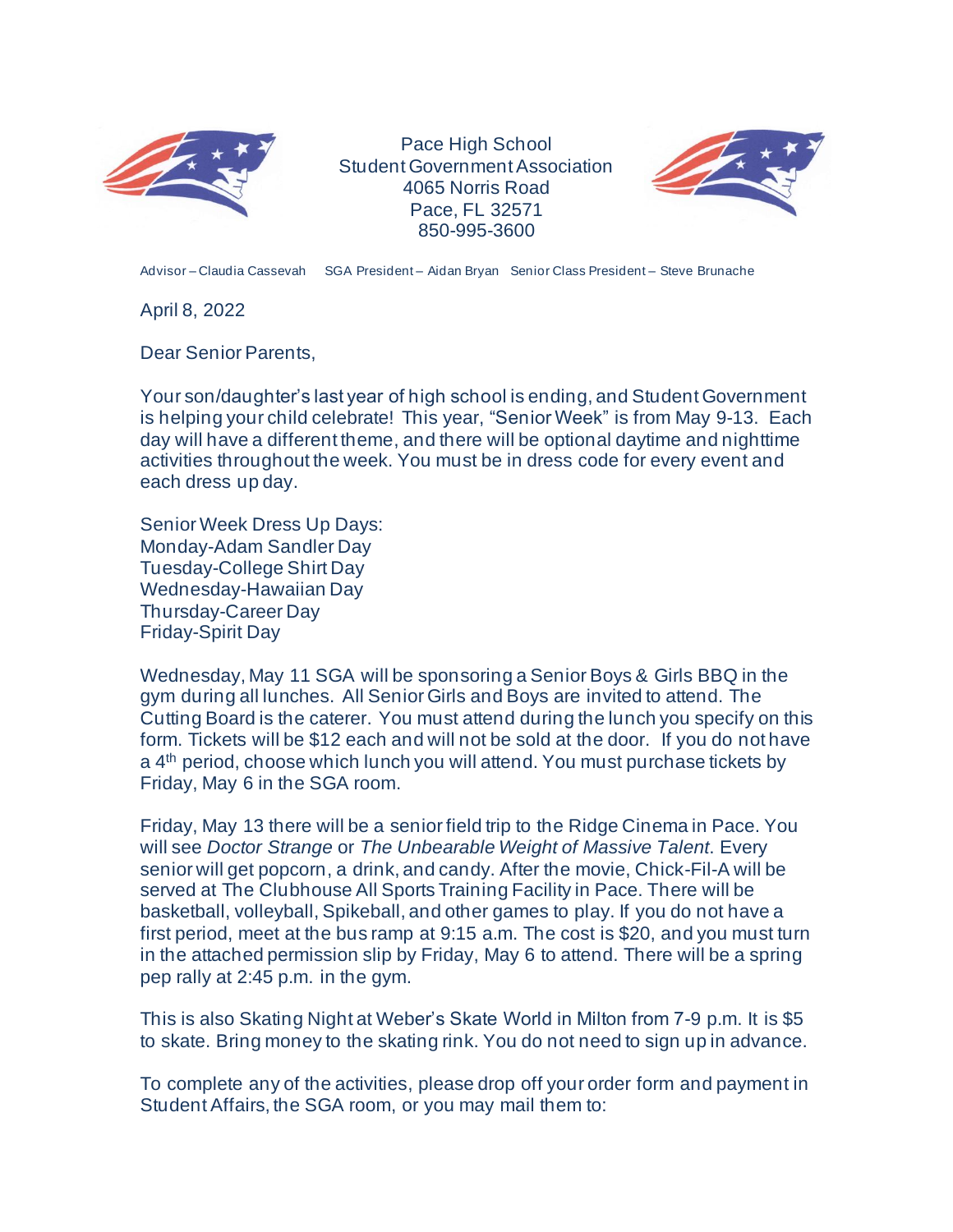Claudia Cassevah Pace High School 4065 Norris Road Pace, FL 32571

WPHS would also like to inform you about Graduation Shoutouts. They will scroll on the big screen at graduation. The details are: \$10 for a picture and message of 10 words or less. If pictures are emailed, they must be in a jpg format to cassevahc@santarosa.k12.fl.us. An order form is attached. *THE DEADLINE IS MAY 13.*

We appreciate your help and support throughout the years, and we look forward to your cooperation with this last upcoming event. Thank you for all your help.

Grad Bash is Friday, April 29<sup>th</sup> at Universal Studios. Departure time is 6 a.m.

Prom is Saturday, May 7<sup>th</sup> at 8 p.m. at UWF. Purchase your tickets on the S2 App or see Mrs. Kyser before school to pay cash. Out of school dates must be approved with Officer Middleton in Student Services. Tickets go up to \$60 at the door.

**The guidance office would also like you to be aware of additional dates:**

**Senior Academic Awards Night: Monday, May 9 at Immanuel Baptist Church at 6:00 p.m. All seniors are welcome to attend. Those students receiving an award will receive an invitation in the mail from our guidance office. Parents and family members are welcome to attend. Students should be Dressed for Success.**

**Baccalaureate: Thursday, May 19 at Immanuel Baptist Church at 6:00 p.m.** 

**Graduation Practice: Friday, May 20, after 2nd period exam at 11:08. Mandatory – seniors cannot walk with the class at graduation if they do not attend practice. You must be in dress code.**

**Graduation: Saturday, May 21 at 6:00 p.m. at Pensacola Bay Center. Seniors arrive at 5:00 p.m.**

**Project Graduation is Saturday, May 21 at 10 p.m. at Urban Air in Destin, FL.** 

Sincerely,

Claudia Cassevah SGA & WPHS Advisor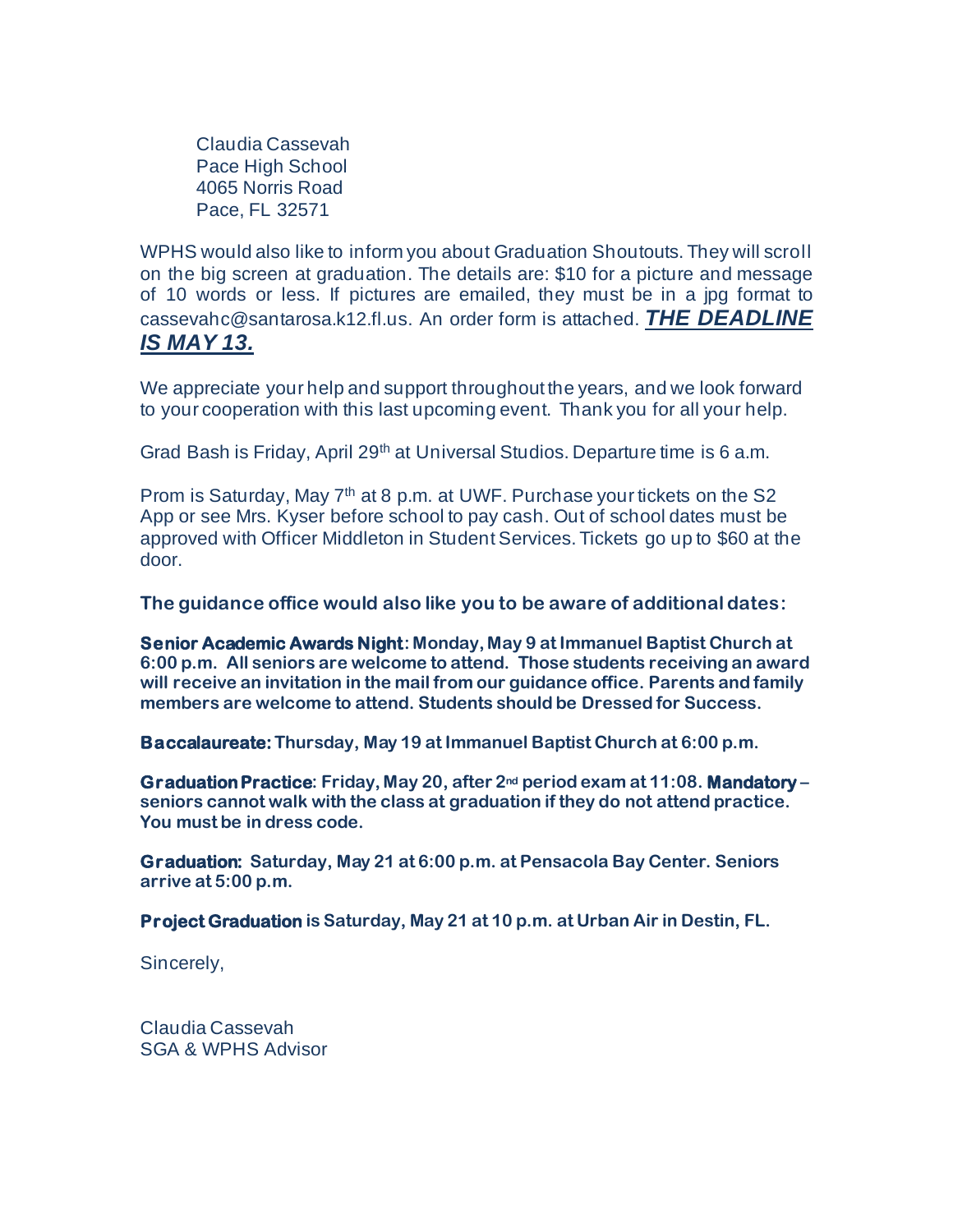#### Senior Girls/Boys BBQ

| Name of Senior        |  |
|-----------------------|--|
| Lunch you will attend |  |

Senior BBQ Total Graduation Shoutout \_\_\_\_\_\_\_\_\_\_\_\_<br>Senior Movie Senior Movie \_\_\_\_\_\_\_\_\_\_\_ Grand Total \_\_\_\_\_\_\_\_\_\_\_

Please enclose a check made payable to *Pace High School*.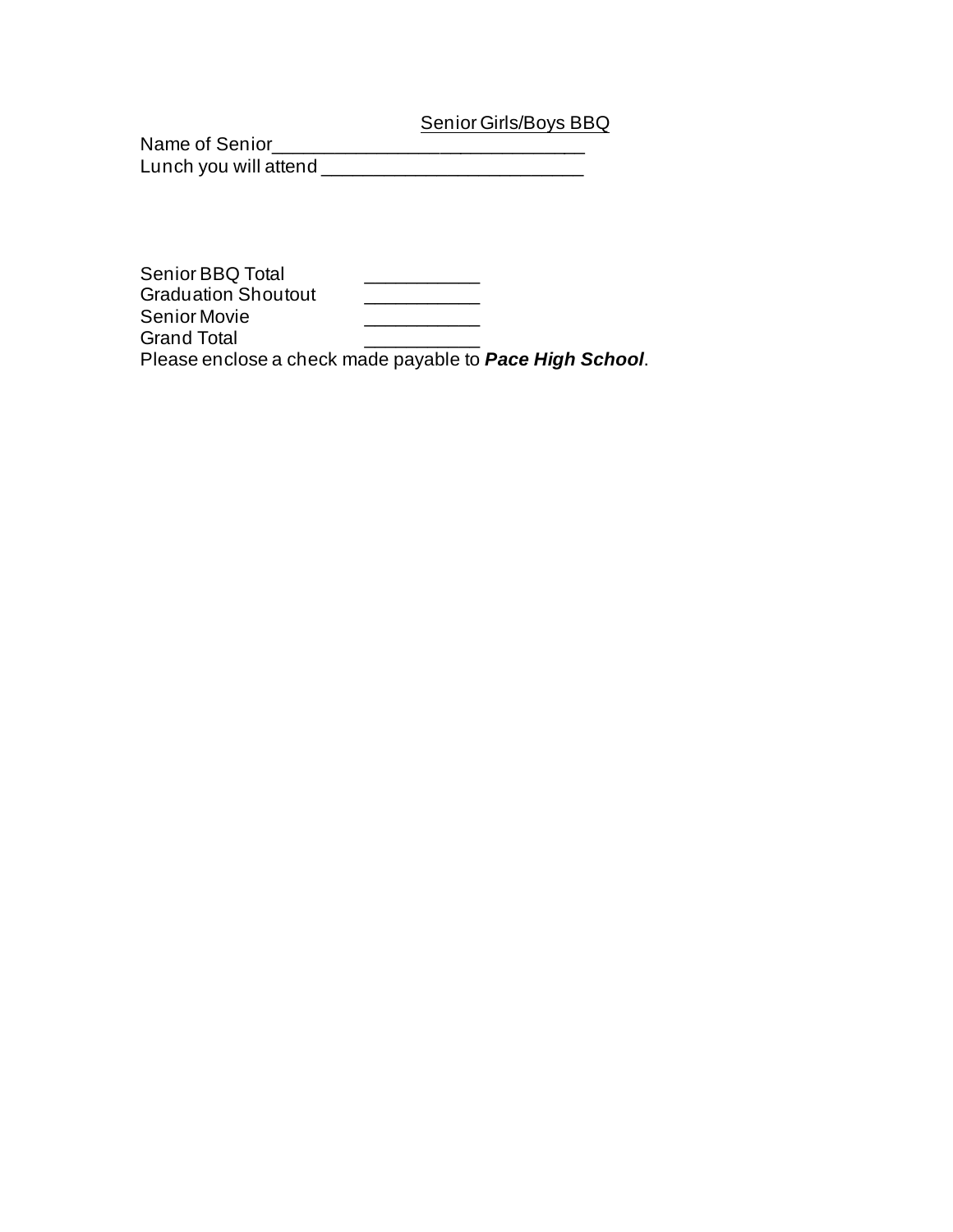### **Santa Rosa County School District Authorization for Student Participation in a Field Trip Pace High School Seniors**

**Trip Name: Senior Week Field Trip**

**Destination: Ridge Cinema & The Clubhouse All Sports Facility in Pace**

**Date of Trip: Friday, May 13**

**Cost: \$20 includes movie ticket, concession snack pack, and Chick Fil A lunch**

*\*\*\*\*Parents, please complete all of the following information:\*\*\*\**

Student's Name:

**Teacher's Name: Claudia Cassevah**

Name of Parent/Guardian:

**Phone Number:** 

#### **Parent/Guardian Permission**

I understand that my son/daughter is not required to attend this field trip. I give permission for participation in the activity. I agree to release the Santa Rosa County School Board and its officials, officers, and employees from liability for any and all claims of injury which might occur while my son/daughter is participating in this field trip activity.

#### **Emergency Medical Authorization**

Should a medical emergency arise while my son/daughter is participating in this activity, I will be notified at the above number in order to approve medical treatment. In the event that I or one of the emergency contacts listed below cannot be reached, I give permission for immediate treatment as required in the judgment of the attending physician. I understand and agree that I will be responsible for the cost of such treatment.

Emergency Contact:\_\_\_\_\_\_\_\_\_\_\_\_\_\_\_\_\_\_\_\_\_\_\_\_\_\_\_\_\_\_\_ Phone Number:

Name of Insurance Company:

\_\_\_\_\_\_\_\_\_\_\_\_\_\_\_\_\_\_\_\_\_\_\_\_\_\_\_\_\_\_\_\_\_\_\_\_\_ \_\_\_\_\_\_\_\_\_\_\_\_\_\_\_\_\_\_\_\_\_\_\_\_\_

Group/Policy Number:\_\_\_\_\_\_\_\_\_\_\_\_\_\_\_

**Signature of Parent/Guardian Date Signed**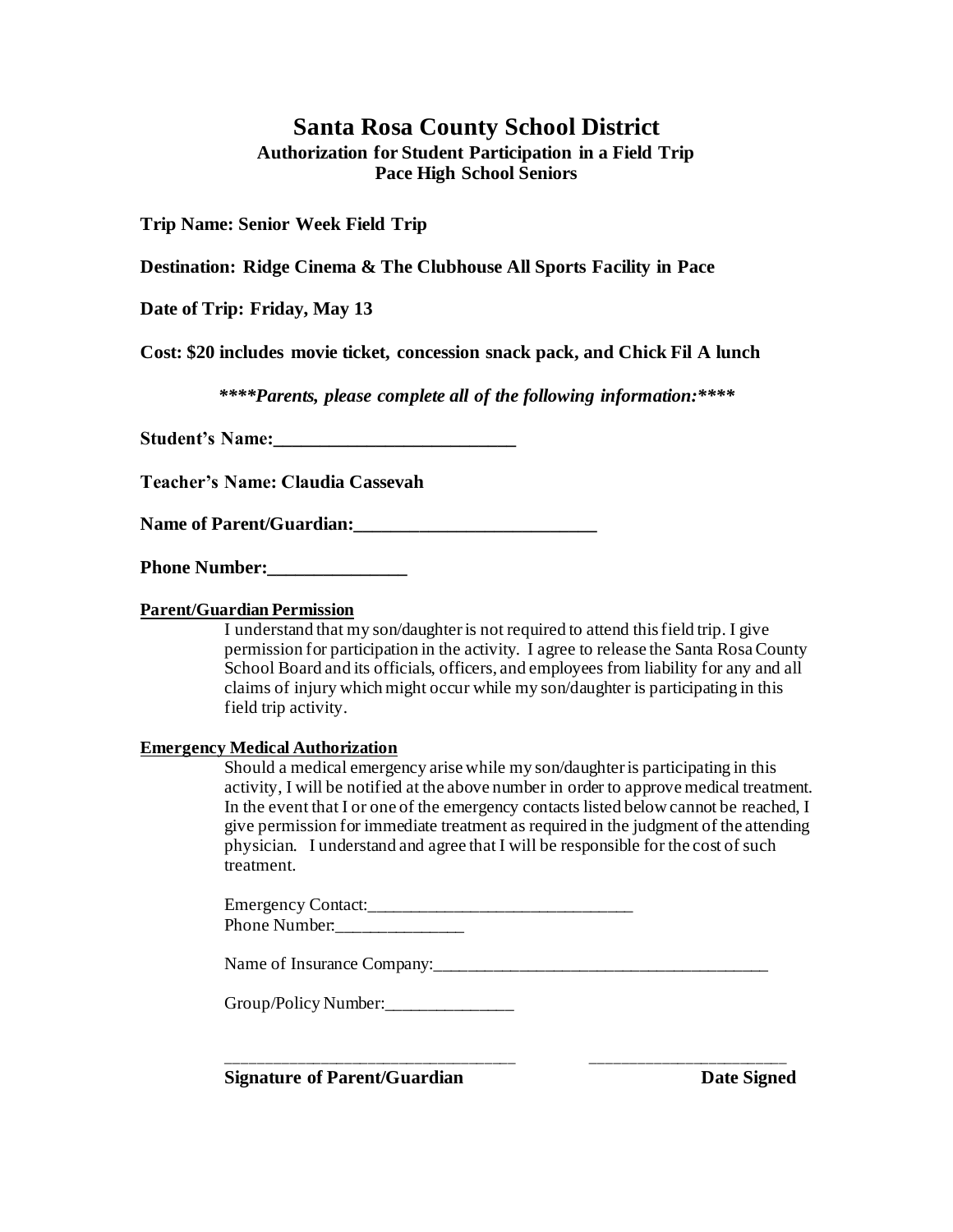# GRADUATION SHOUTOUTS

## Order Form

Graduate's Name: \_\_\_\_\_\_\_\_\_\_\_\_\_\_\_\_\_\_\_\_\_\_\_\_\_\_\_\_\_\_\_\_\_\_\_\_\_\_\_\_\_\_\_\_

Purchaser's Name: \_\_\_\_\_\_\_\_\_\_\_\_\_\_\_\_\_\_\_\_\_\_\_\_\_\_\_\_\_\_\_\_\_\_\_\_\_\_\_\_\_\_\_\_

\*\*\*Please indicate picture/message received as: Circle One

Emailed (jpg) and message

Actual photo to be scanned with below message:

Method of Payment: Circle One

Cash

Check (make payable to Pace High School)